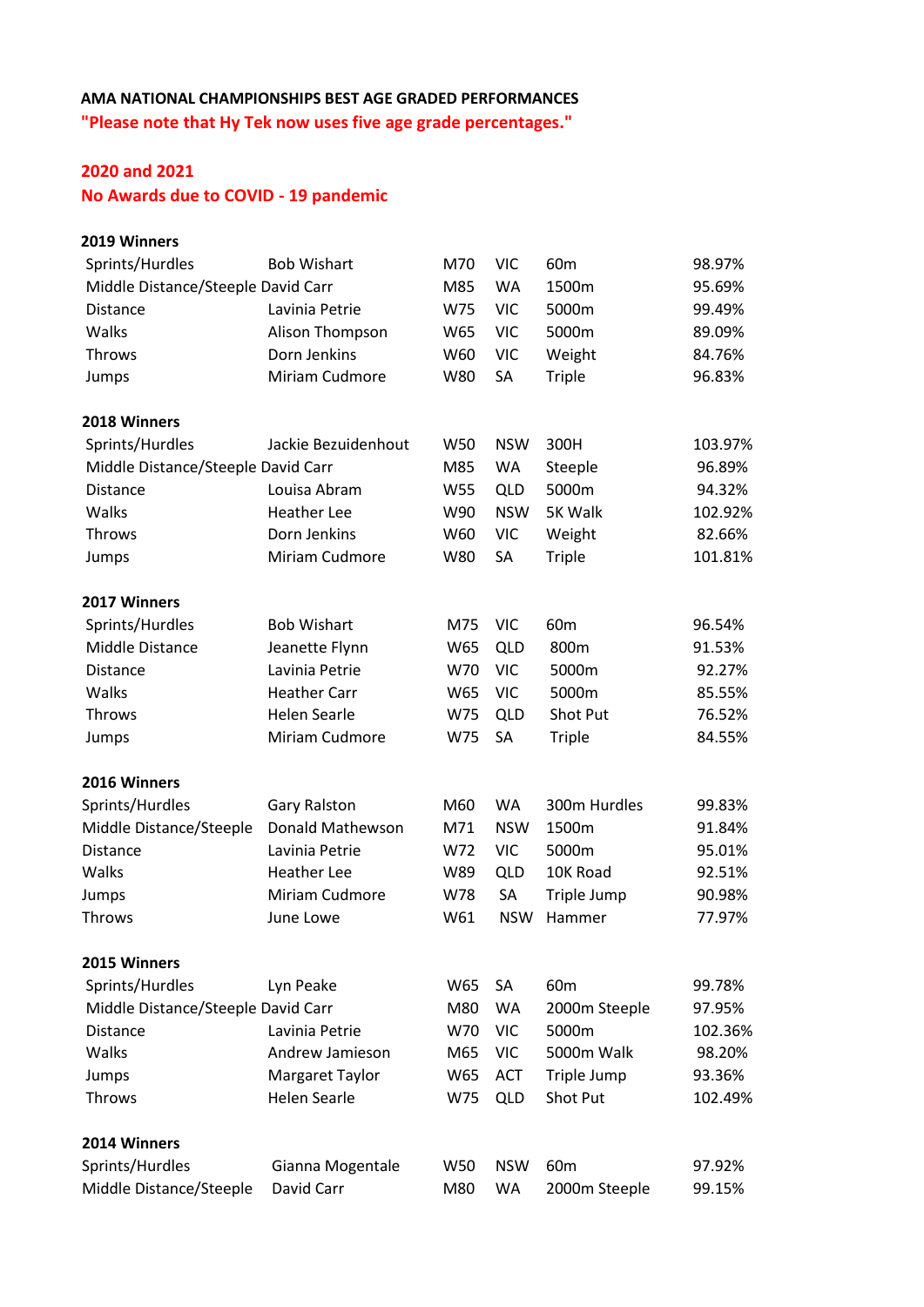| <b>Distance</b>                    | Lavinia Petrie         | W70             | <b>VIC</b> | 5000m            | 104.09% |
|------------------------------------|------------------------|-----------------|------------|------------------|---------|
| Walks                              | <b>Heather Lee</b>     | W85             | <b>NSW</b> | 10000m           | 100.21% |
| Jumps                              | Miriam Cudmore         | W75             | SA         | Triple Jump      | 96.75%  |
| Throws                             | <b>Stuart Gyngell</b>  | M50             | <b>NSW</b> | Shot Put         | 89.14%  |
| 2013 Winners                       |                        |                 |            |                  |         |
| Sprints/Hurdles                    | Osmo Millridge         | M82             | <b>NSW</b> | 200m Hurdles     | 132.54% |
| Middle Distance/Steeple            | Lavinia Petrie         | W65             | <b>VIC</b> | 1500m            | 99.45%  |
| Distance                           | Lavinia Petrie         | W65             | <b>VIC</b> | 10000m           | 102.43% |
| Walks                              | <b>Heather Lee</b>     | W85             | <b>NSW</b> | 10000m           | 102.61% |
| Jumps                              | Miriam Cudmore         | W75             | SA         | Triple Jump      | 95.29%  |
| Throws                             | <b>Byrony Glass</b>    | W35             | <b>WA</b>  | Weight           | 95.80%  |
| 2012 Winners                       |                        |                 |            |                  |         |
| Sprints/Hurdles                    | Hugh Coogan            | M75             | QLD        | 400m             | 100.36% |
| Middle Distance/Steeple            | Lorraine Lopes         | W70             | WA         | 800m             | 96.83%  |
| <b>Distance</b>                    | Lavinia Petrie         | W65             | <b>VIC</b> | 5000m            | 100.44% |
| Walks                              | <b>Robert Gardiner</b> | M75             | <b>VIC</b> | 10K Road Walk    | 93.15%  |
| Jumps                              | Dawn Hartigan          | W55             | <b>VIC</b> | Pole Vault       | 96.97%  |
| Throws                             | Win Van Weenen         | M80             | <b>VIC</b> | Hammer           | 94.36%  |
| 2011 Winners                       |                        |                 |            |                  |         |
| Sprints/ Hurdles                   | Julie Brims            | W45             | <b>QLD</b> | 100 <sub>m</sub> | 97.94%  |
| Middle Distance/Steeple David Carr |                        | M75             | WA         | 200m steeple     | 98.64%  |
| Distance                           | Lavinia Petrie         | W65             | <b>VIC</b> | 5000m            | 99.35%  |
| Walks                              | Andrew Jamieson        | W60             | <b>VIC</b> | 5000m            | 97.01%  |
| Jumps                              | Margaret Taylor        | W60             | <b>VIC</b> | Triple Jump      | 91.77%  |
| Throws                             | Chris McCahill         | W45             | <b>NZL</b> | Weight Throw     | 96.70%  |
| <b>AUS Competitors</b>             |                        |                 |            |                  |         |
|                                    | <b>Ruth Frith</b>      | <b>W100 QLD</b> |            | Weight Throw     | 186.52% |
|                                    | Val Worrell            | W75             | <b>VIC</b> | Weight Throw     | 92.19%  |
| 2010 Winners                       |                        |                 |            |                  |         |
| <b>Sprints Hurdles</b>             | Rob McDonald           | M65             | <b>QLD</b> | 60 <sub>m</sub>  | 99.26%  |
| Middle Distance/Steeple            | David Carr             | M75             | <b>WA</b>  | Steeple          | 95.75%  |
| <b>Distance</b>                    | Lavinia Petrie         | W65             | <b>VIC</b> | 5000m            | 99.29%  |
| Walks                              | <b>Heather Carr</b>    | W60             | <b>VIC</b> | 10K Road Walk    | 95.55%  |
| Jumps                              | Dawn Hartigan          | W50             | <b>VIC</b> | Pole Vault       | 93.29%  |
| <b>Throws</b>                      | <b>Ruth Frith</b>      | <b>W100 QLD</b> |            | Weight Throw     | 205.22% |
| 2009 Winners                       |                        |                 |            |                  |         |
| <b>Sprints Hurdles</b>             | Neville McIntyre       | M65             | <b>NSW</b> | 60 <sub>m</sub>  | 97.69%  |
| Middle Distance/Steeple            | David Carr             | M75             | WA         | 2000 Steeple     | 98.75%  |
| <b>Distance</b>                    | <b>Bronwyn Cardy</b>   | W55             | <b>VIC</b> | 5000m            | 93.47%  |
| Walks                              | Andrew Jamieson        | M60             | <b>VIC</b> | 5000m            | 96.67%  |
| Jumps                              | David Clive            | M70             | WA         | Long Jump        | 89.61%  |